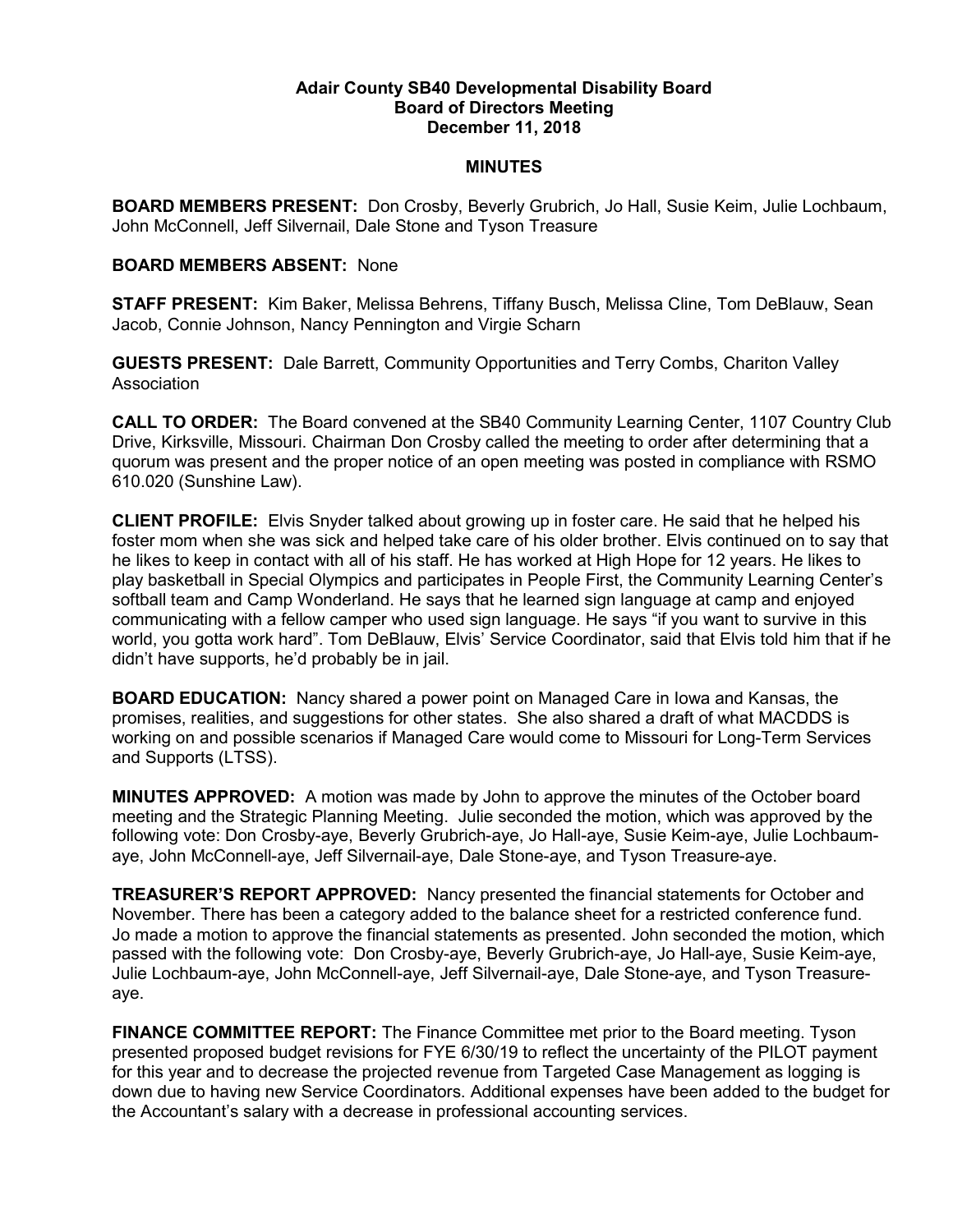Tyson made a motion to approve the budget changes recommended by the Finance Committee. John seconded the motion, which passed with the following vote: Don Crosby-aye, Beverly Grubrich-aye, Jo Hall-aye, Susie Keim-aye, Julie Lochbaum-aye, John McConnell-aye, Jeff Silvernail-aye, Dale Stoneaye, and Tyson Treasure-aye.

The committee had also reviewed the two proposals for the FYE 6/30/18 audit. They plan to engage John Gillum for the audit again this year. There was also discussion regarding transaction testing from a different auditor so that there would be another set of eyes on the books since we will be engaging the same auditor as previous years.

FUNDING REQUESTS: Tyson made a motion to ratify the board email vote for medical payments for an individual in the amount of \$5,000. Jeff seconded the motion, which was approved by the following vote: Don Crosby-aye, Beverly Grubrich-aye, Jo Hall-aye, Susie Keim-aye, Julie Lochbaum-aye, John McConnell-aye, Jeff Silvernail-aye, Dale Stone-aye, and Tyson Treasure-aye.

Terry Combs from Chariton Valley Association presented a funding request for \$120,000 for their building remodel project. They have had a growth in ISL services and their quality of services rely on the DSP workforce. While they have increased wages and training, they feel that they do not have enough space for their 200+ employees, some of which are sharing offices. They also feel that they have inadequate meeting space and training space. Terry believes that the lack of training is negatively affecting their turnover rate. Chariton Valley Association serves 80 individuals in Targeted Case Management services. Dale made a motion to approve a portion of the funding request in the amount of \$60,000 and revisit the remainder of the request at a later date. John seconded the motion, which was approved by the following vote: Don Crosby-aye, Beverly Grubrich-aye, Jo Hall-aye, Susie Keimaye, Julie Lochbaum-aye, John McConnell-aye, Jeff Silvernail-aye, Dale Stone-aye, and Tyson Treasure-aye.

EMPLOYEE RELATIONS REPORT: Melissa Behrens reported that the committee continues to meet each month, and there are no issues at this time.

**EXECUTIVE DIRECTOR'S REPORT:** Nancy presented her report for the previous month. We are still over 400 in our case load. Logging is down but has been improving. We have a new accountant starting Friday. Offices are full and we have no conference room. We are out of compliance with the elevator inspections due to having difficulty getting a response from Wayne Hatfield. Support from Huber for Windows 7 ends January 2020, so we will need to update everyone to Windows 10. The new Brand Manual has been completed.

## OTHER BUSINESS:

We asked the contractors that had bid on the building remodel to rebid without prevailing wage based on the new law that went into effect on 7/1/18 and had one company rebid it at just over \$60,000. Tyson made a motion to approve the bid and go forward with the remodel. John seconded the motion, which was approved by the following vote: Don Crosby-aye, Beverly Grubrich-aye, Jo Hall-aye, Susie Keim-aye, Julie Lochbaum-aye, John McConnell-aye, Jeff Silvernail-aye, Dale Stone-aye, and Tyson Treasure-aye.

Nancy shared the new Brand Manual with the board. The next step is to complete the marketing and outreach plan in conjunction with the strategic plan.

Discussion on the strategic plan was postponed as Cyndi Johns was unable to attend the meeting.

The flyer for the free Sunshine Law training to be held on December  $14<sup>th</sup>$  was distributed.

NEXT MEETING: The next regular board meeting will be held Tuesday, January 8, at 6 p.m. Meeting adjourned at 8:10 pm.